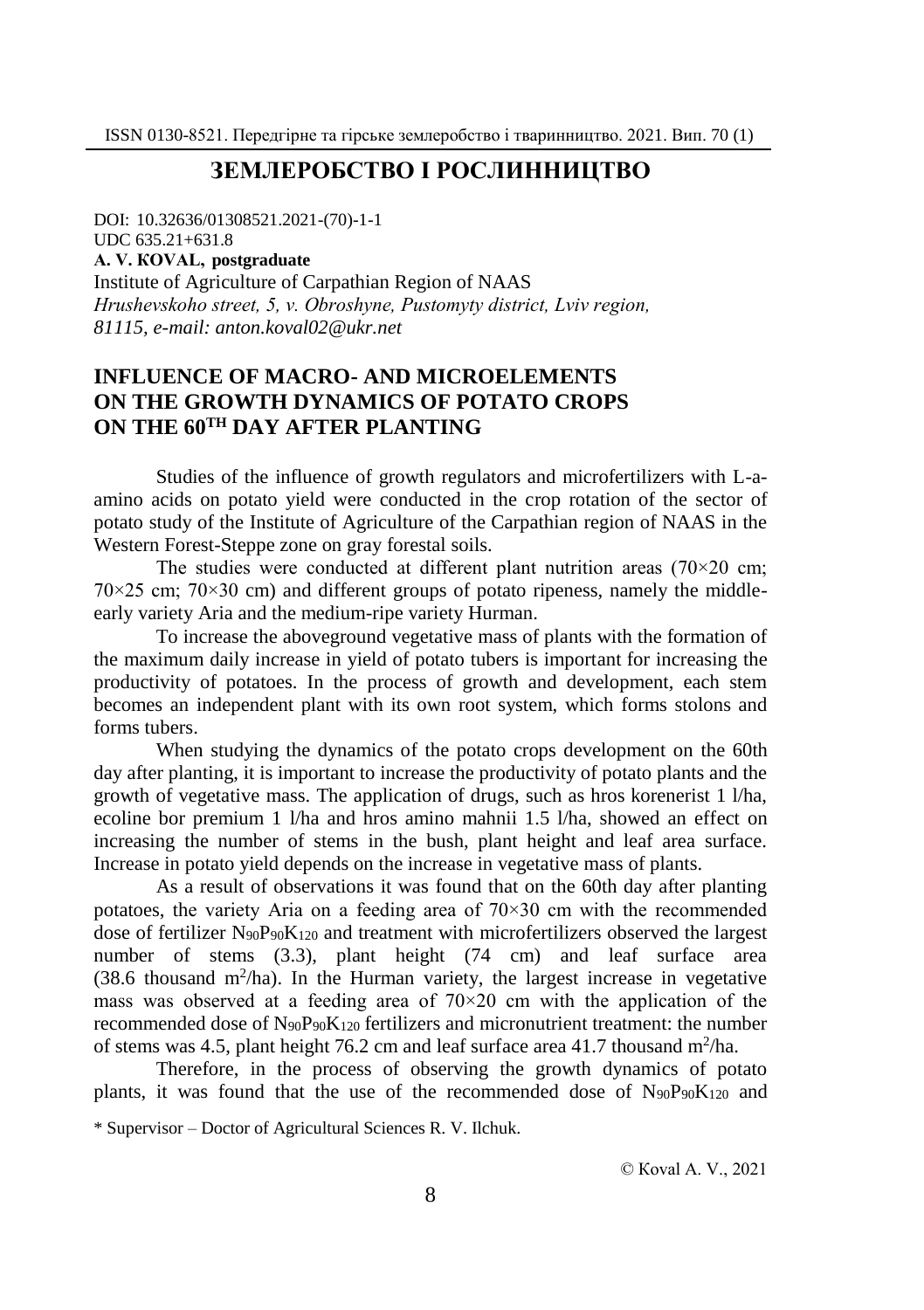microfertilizers containing L-a-amino acids causes increases in the vegetative mass on different feeding areas and different maturity groups of potatoes.

**Key words**: potatoes, variety, fertilizers, microfertilizers, vegetative mass.

### **Коваль А. В.**

Інститут сільського господарства Карпатського регіону НААН

## **Вплив макро- та мікроелементів на динаміку росту посівів картоплі на 60-й день після садіння**

Дослідження впливу регуляторів росту та мікродобрив з L-aамінокислотами на динаміку росту картоплі проводили в сівозміні сектору картоплярства Інституту сільського господарства Карпатського регіону НААН у зоні Західного Лісостепу на сірих лісових ґрунтах.

Дослідження здійснювали за різних площ живлення (70×20;70×25; 70×30 см) та різних груп стиглості картоплі, а саме: середньораннього сорту Арія та середньостиглого сорту Гурман.

Важливим для підвищення продуктивності картоплі є наростання надземної вегетативної маси рослин із формуванням максимального добового приросту врожайності бульб. У процесі росту й розвитку кожне стебло стає самостійною рослиною з власною кореневою системою, яка утворює столони й формує бульби.

Під час проведення дослідження динаміки розвитку посівів картоплі на 60-й день після садіння виявлено підвищення продуктивності та приросту вегетативної маси картоплі.

За внесення препаратів, таких як «Грос коренеріст», 1 л/га, «Еколайн бор преміум», 1,0 л/га, та «Грос аміно магній», 1,5 л/га, було помічено збільшення кількості стебел у кущі, висоти рослин та площі листкової поверхні, оскільки приріст урожаю картоплі залежить від наростання вегетативної маси рослин.

У результаті спостережень було встановлено, що на 60-й день після садіння картоплі в сорту Арія на площі живлення 70×30 см із внесенням рекомендованої дози добрив N90P90K<sup>120</sup> та обробкою мікродобривами була найбільша кількість стебел (3,3 шт.), висота рослин (74 см) та площа листкової поверхні (38,6 тис. м<sup>2</sup>/га). У сорту Гурман найбільший приріст вегетативної маси спостерігали на площі живлення 70×20 см із внесенням рекомендованої дози добрив N90P90K<sup>120</sup> та обробкою мікродобривами: кількість стебел становила 4,5 шт., висота рослин - 76,2 см та площа листкової поверхні -41,7 тис. м<sup>2</sup>/га.

Отже, в процесі спостережень за динамікою росту рослин картоплі було встановлено, що застосування рекомендованої дози N90P90K<sup>120</sup> та використання мікродобрив із вмістом L-a-амінокислот зумовлює збільшення вегетативної маси на різних площах живлення та за різних груп стиглості картоплі.

**Ключові слова**: картопля, сорт, удобрення, мікродобрива, вегетативна маса.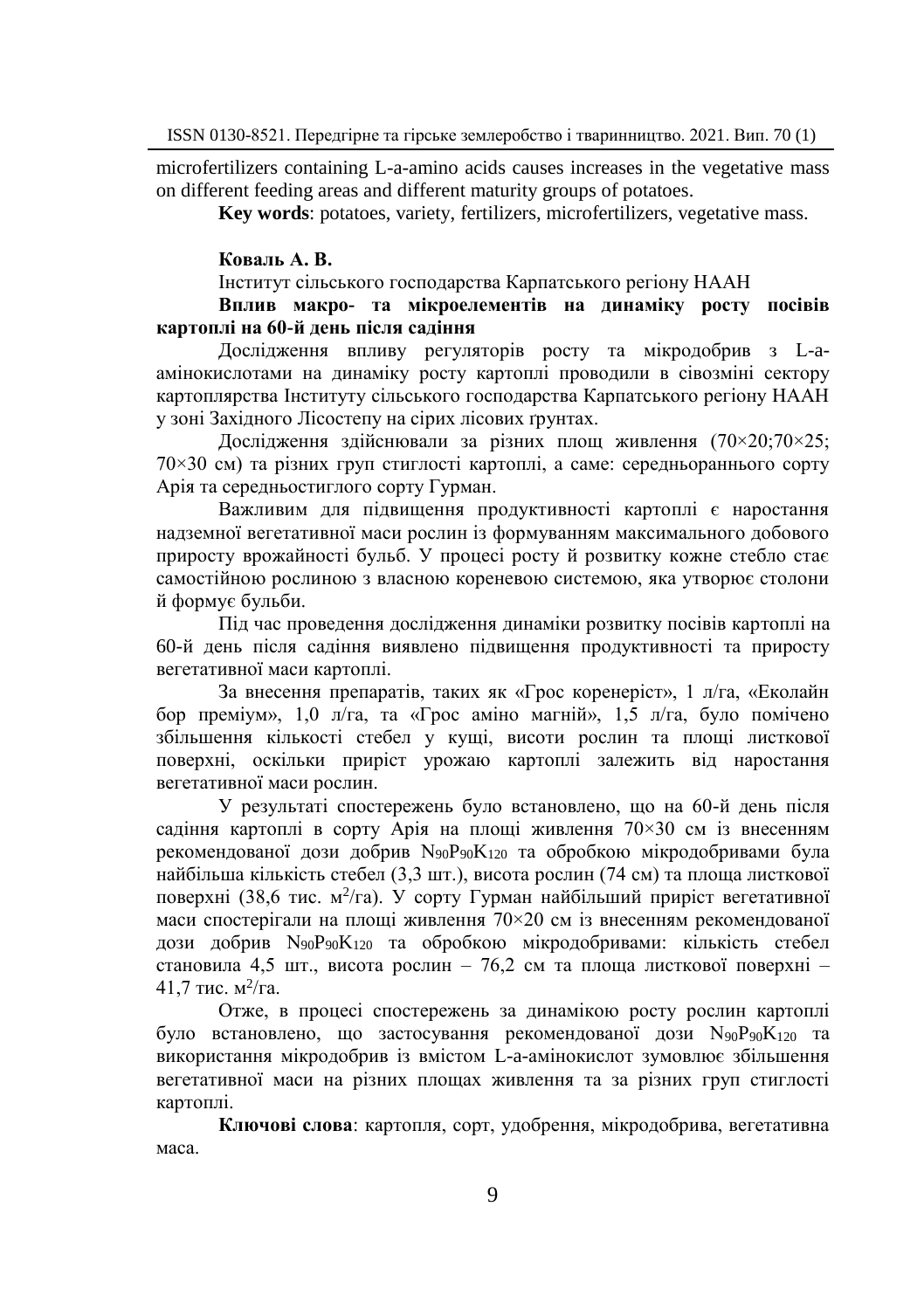**Introduction.** Of all the crops grown in Ukraine, potatoes are one of the most demanding to nutrients and respond positively to fertilizers.

An important requirement for the growth and development of potato plants is nutritional conditions. Many scientists – O. M. Bunchak [7], А. А. Bondarchuk [13], M. Ya. Molotsky, Yu. V. Fedoruk, K. V. Zhytetsky [21] note that the need of plants in the appropriate number and ratio nutrients are due to potato plants and its biological properties. They also emphasize that potatoes are more demanding on nutrients than other crops. This is explained by the fact that it is an extremely very productive plant.

To obtain a high yield, it is necessary to ensure a sufficient level of nutrition throughout the growing season [16, 23, 26]. For normal growth and development, as well as high productivity, potato plants need mineral nutrients: nitrogen, phosphorus, potassium, calcium, magnesium, iron, sulfur, boron, manganese and others. However, potatoes need nitrogen, phosphorus and potassium the most.

It is believed that 50% of the increase in yield belongs to fertilizers [1]. Effective use of fertilizers in growing potatoes has always been relevant [16, 19].

With the cultivation technology potatoes accumulate high yields of biological mass, which requires a large number of nutrients.

Depending on the variety and agro-climatic conditions, 10.0 tons of tubers and 8.0 tons of potato greens absorb 40–60 kg of nitrogen, 10–18 phosphorus, 60–100 potassium, 20–40 sulfur, 10–25 magnesium, 20– 50 calcium. The higher the yield, the greater the removal of nutrients from the soil. The main source of soil replenishment with nutrients and a necessary condition for obtaining high yields of quality tubers in all soil – climatic zones is the introduction of basic nutrients in the form of fertilizers.

For potatoes, the period of maximum use of plant nutrients falls on the beginning of tuber formation, ie the period of maximum mineralization of organic fertilizers. Therefore, it is very important to provide the required amount of nutrients in the soil in the first 10–15 days after emergence. Various deficiency or excess of them negatively affects the growth and development of plants. If it is not possible to apply the full amount of mineral fertilizers locally, it is necessary to allocate 15–20 kg of nitrogen, phosphorus and potassium from the main fertilizer for row fertilization. The rest of the fertilizer is applied during the preparation of the soil for planting. High yield increments with the application of complete mineral fertilizers are observed on all types of soils [3].

Today potatoes are the main food, fodder and industrial crop. Modern economic conditions in the agricultural sector encourage the search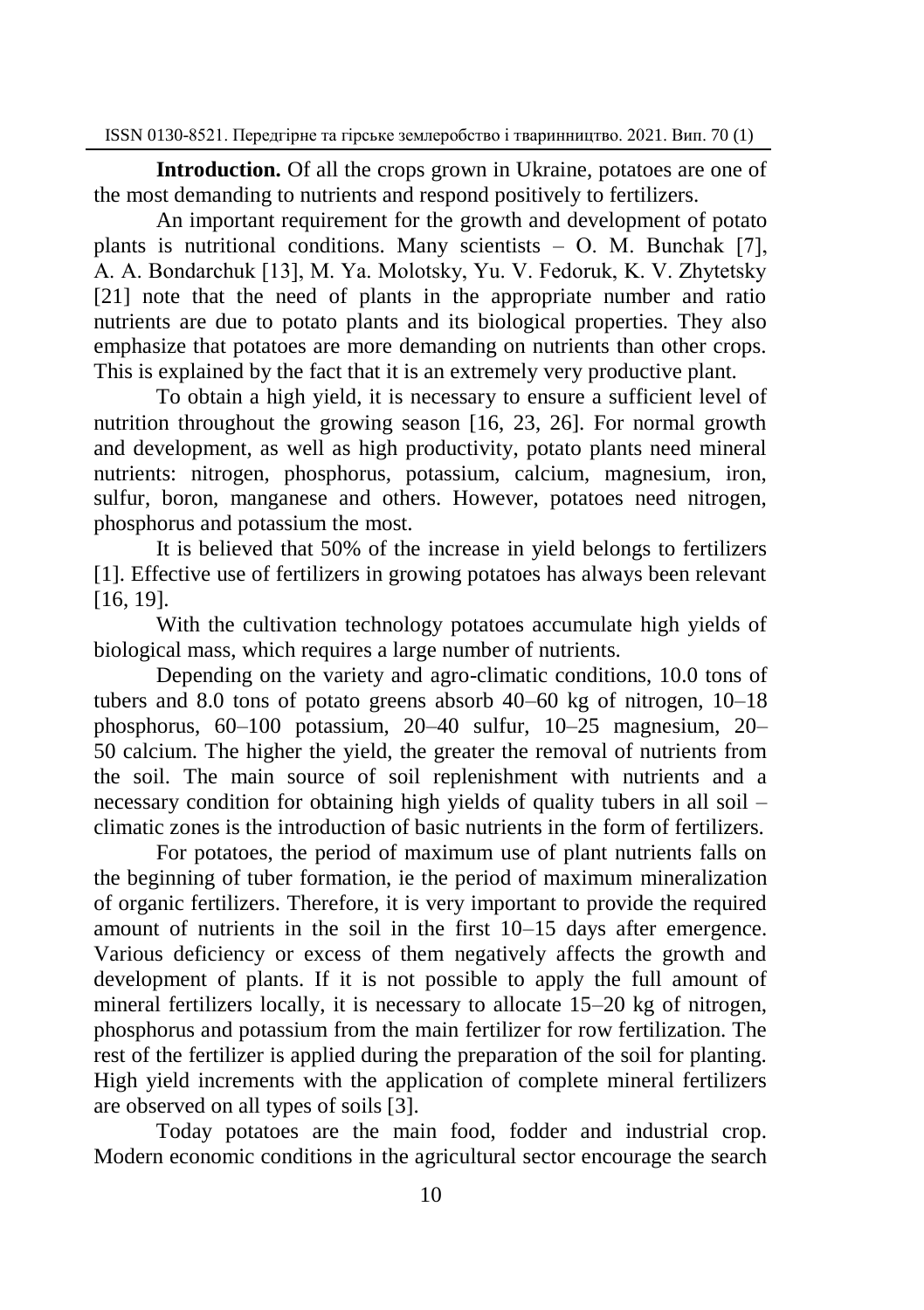for technologies based on the mobilization of cheap local mineral and organic resources. Promising in this aspect is the involvement in the biological cycle of secondary crop products of green manures and production on their basis of a new generation of organomineral bioactive fertilizers, which, applied in doses an order of magnitude lower than the recommended doses of traditional organic fertilizers, are not inferior or even exceed efficiency.

Compared to other crops, potatoes are more demanding of nutrients, so they require a significant amount of fertilizer. The solution to this problem is the use of new modern organo-mineral fertilizers, which contain not only the basic nutrients, but also a whole arsenal of trace elements (copper, molybdenum, manganese, zinc, boron, selenium, silicium, etc.). Their use is most effective in optimal doses because they regulate different metabolic processes.

Under such conditions, the use of fertilizers should meet the needs of plants in macro-and micronutrients at all stages of their organogenesis. Current plant growth stimulants on the Ukrainian market are available in the form of chemical compounds and humic preparations isolated from natural substances of organic origin. The positive effect of foliar fertilization on yield and quality of potato tubers is proven by numerous experimental studies in different soil and climatic conditions.

One of the ways to increase the efficiency of mineral fertilizers by reducing their rates is the use of growth stimulants. Synthetic drugs increase yields, resistance of plants to adverse weather conditions, to damage by pests and diseases, etc. [20].

As already mentioned, a very important factor in yield and quality of potatoes is the meteorological conditions of the growing season [28, 29]. They also affect the effectiveness of mineral fertilizers. However, the relationship between rainfall and potato yields is zonal. It was found that in the Steppe there is a close connection between them, in the Forest-Steppe it decreases and is almost not felt in Polissia, where an important limiting factor is cloudiness, which reduces the inflow of solar radiation by 5–6 times. The degree of provision of the potato plant with solar insolation affects its mineral nutrition. In sunny summer there is a need to increase potassium nutrition, and in cloudy – calcium.

Mineral fertilizers affect a number of plant parameters. These are photosynthetic activity and leaf area; height and bushiness [2], yield and its quality [10, 11, 23, 24, 25, 31]; nitrate content in tubers and degeneration, etc.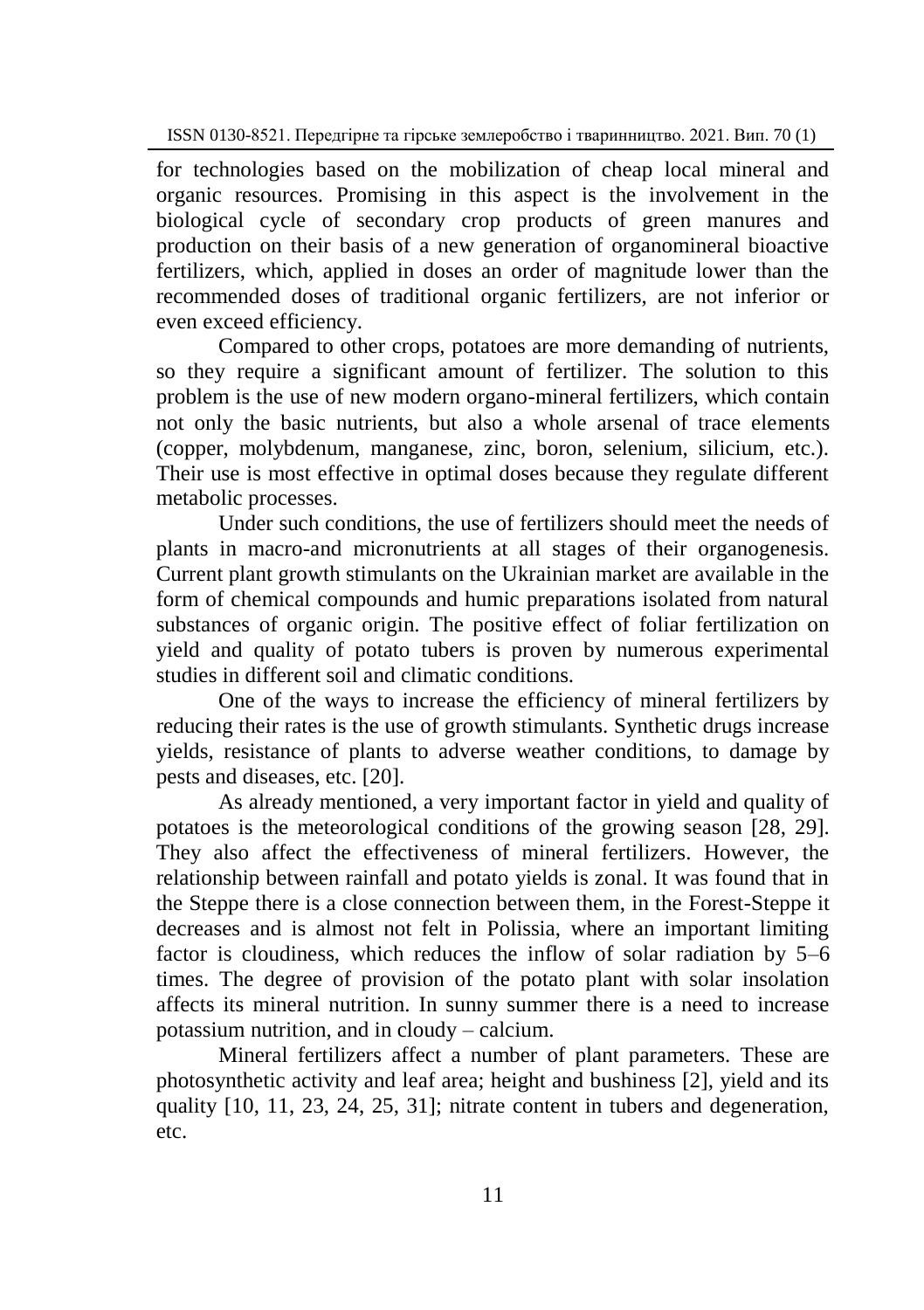The normal life cycle of potato plants consists of a number of periods, which are characterized by changes in physiological functions and organ-forming processes. At the same time there are changes in phenological phases, ie morphological and physiological changes in plant organs that have formed [3].

In their research, scientists [12] found that the density of potato plants should correspond to its biological characteristics to create a potential opportunity to increase yields due to a well-developed leaf surface and root system. The density of agrophytocenosis depends on soil fertility, tuber size and variety [13]. The economic yield of potato tubers largely depends on the biometric indicators of plants and plantations: plant height, leaf area and quatity of stems in the bush and in the area.

It is known that the height of plants largely depends on varietal characteristics and predecessor. With constant cultivation of potatoes there was a decrease in plant height, compared with options where it was grown in short-rotation crop rotation. Thus, in permanent plantations, the height of plants of the variety Borodianska rozheva averaged 45 cm, which is 4% less than in the variety Yavir (47 cm).

When placing potatoes in crop rotation, the height of plants was, respectively, by varieties: Borodianska rozheva – 49 cm, Yavir – 52 cm, and its growth is 9 and 11% plus, compared with permanent cultivation. The difference in varieties under these conditions was greater and amounted to 6%.

With increasing nutrition, there was a tendency to increase the height of plants of both varieties, both in constant cultivation and in crop rotation. If in the control variant, where fertilizers were not applied, the height of plants averaged 42 cm, then when applying 40 t/ha of manure this figure increased by 21%, with the use of mineral fertilizers in the norm  $N_{45}P_{45}K_{45}$ with the manure background – by 35%.

The size of the potato yield is significantly influenced by the leaf surface area of plants per hectare. The efficiency of the formation of the leaf surface area of plants varies depending on the varietal characteristics and growing conditions [3].

At the Department of Agrochemistry and Plant Quality of NUBiP, research was conducted on the effect of fertilizers on the photosynthetic activity of table potatoes of medium-ripe variety Saturn. The formation of the leaf surface was influenced by both applied fertilizers and meteorological conditions. The maximum leaf surface area was in a variant with 1.5 doses of mineral fertilizers given in two steps  $(N_{60}P_{70}K_{100}$  +  $N_{60}P_{50}K_{80}$  at planting) – 45.2 thousand m<sup>2</sup>/ha [2].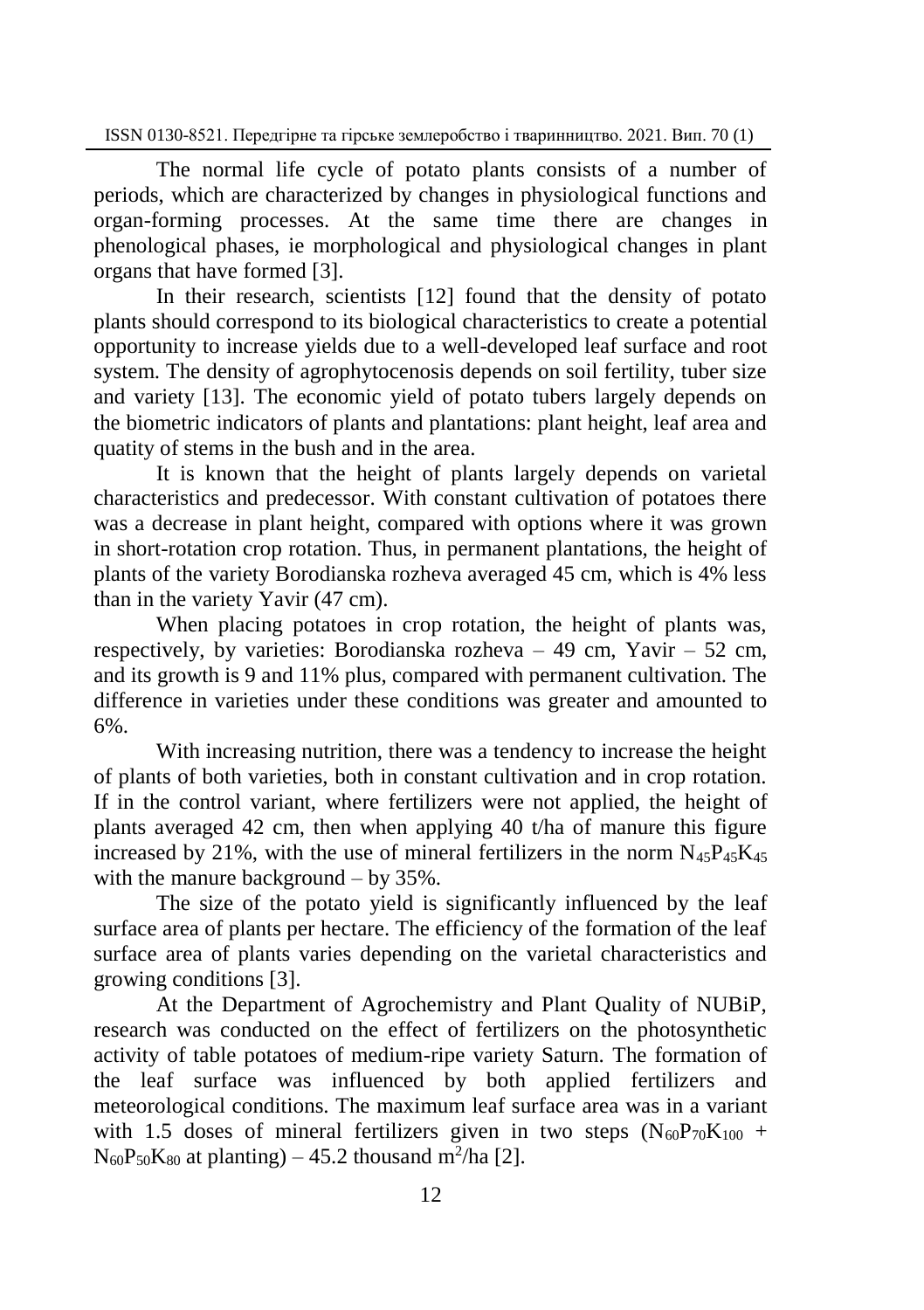Various agro-technological methods significantly affect the value of potato yield. It is known that plant density is the most important element of the crop structure and it must be established depending on the size of the seed material, the properties of the variety and soil fertility [22].

Depending on the density of plantings, the yield of potatoes increases or decreases significantly [2].

In other studies studying the effect of feeding area on yield when growing potatoes on peat-swamp soils, the highest yield of seed tubers was obtained at feeding area  $70 \times 20 - 25$  and  $90 \times 15 - 20$  cm, which is 9–20% more than the control of  $70\times35$  cm (40 thousand/ha) – 27.6 t/ha.

Potato yield is closely related to the area of nutrition, which in turn depends on biological characteristics, soil fertility, variety, size of planting tubers, planting density and soil cultivation [4, 6].

Studies of the Institute of Potato NAAS over the years have shown that using a row spacing of 75 cm it is necessary to plant 67 or 54 thousand tubers per 1 ha according to the scheme  $75 \times 20 - 25$  cm [17].

According to T. V. Klymenko [15] in connection with the shortage of organic and mineral fertilizers in the cultivation of potatoes, it is recommended to use straw in combination with green manure, which will provide environmentally friendly products, manure and moderate rates of mineral fertilizers, which increases the active leaf surface of plants, carbohydrate synthesis and obtaining a high yield of potato tubers.

It was believed that the main crops widely used for food purposes are cereals and vegetables. However, the advent of potatoes changed the structure of agriculture. Potatoes are a valuable crop and are used in many areas of human activity. It is an indispensable food product, widely used for feeding animals and as a raw material for various potato products, starch, alcohol. In addition, it is a good precursor for different crops.

It is known that the optimal lighting conditions for photosynthesis of plant are in the case if the total leaf surface is approximately 3–4 times or more exceeds the soil area and is not less than  $35-40$  thousand m<sup>2</sup>/ha

The main organ of photosynthesis of plants are green leaves, so the main attention when growing potatoes should be paid to the formation of the optimal leaf surface area [1].

In areas of traditional potato growing, it has been established that the optimal leaf area is  $40-45$  thousand m<sup>2</sup>/ha. Further increase in it not only did not increase the productivity of plantations, but on the contrary, led to smaller yields due to the stronger suppression of such crops by soil and air drought. Numerous studies have shown that the leaf surface area of potato plants largely depends on agronomic measures. It is known that crop yields are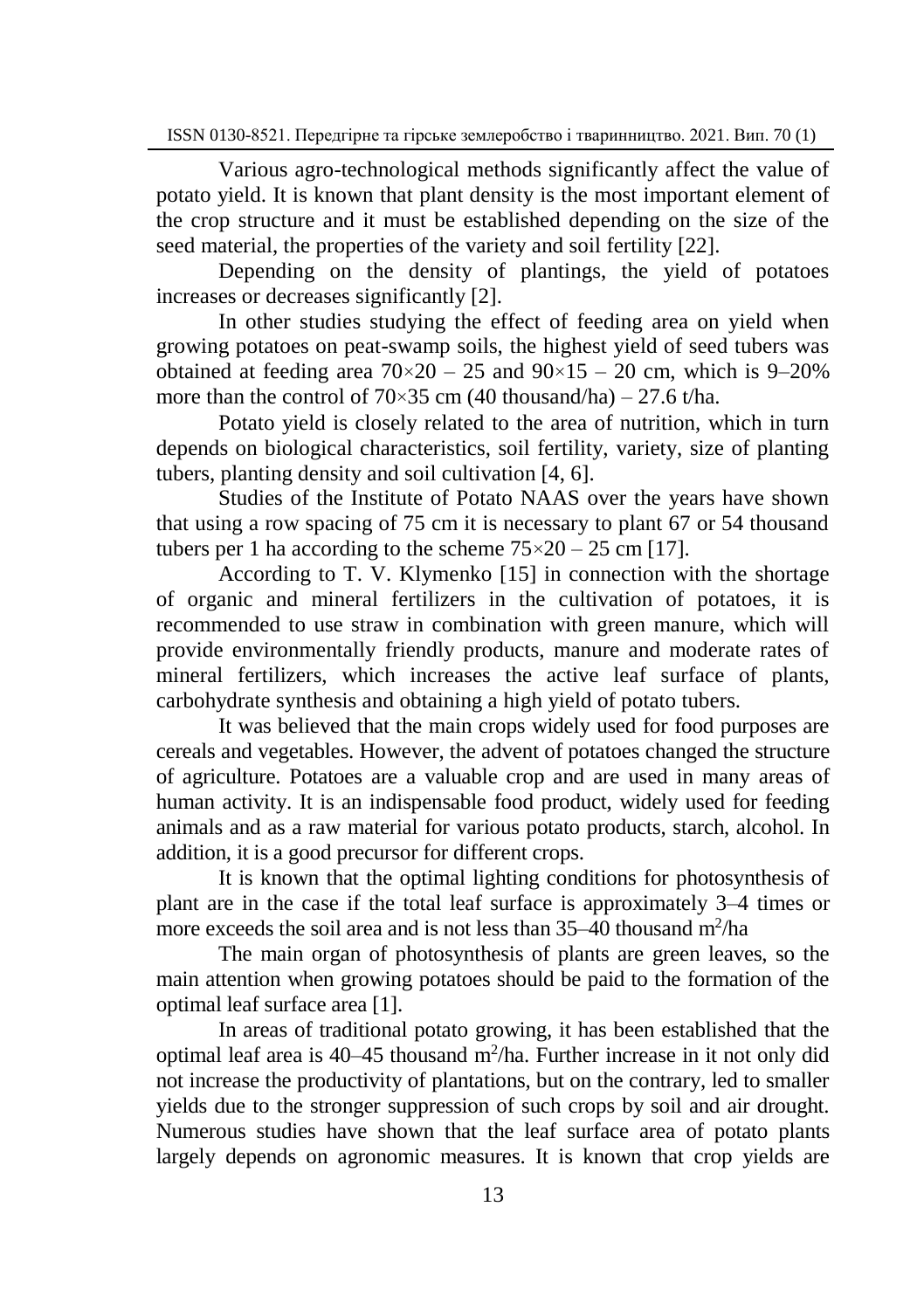formed in the process of photosynthesis, when green plants form organic matter from carbon monoxide, water and minerals. In this case, solar energy is converted into energy from plant biomass. The efficiency of this process and ultimately the level of yield depend on the functioning of the leaf surface of the crop as a photosynthetic system. The productivity of photosynthesis, in turn, depends on environmental factors, technology of cultivation, other factors and is determined by two main components: the total area of assimilation surface of plants and net productivity of photosynthesis [27].

**Materials and methods**. In 2018–2020, field research was conducted on the experimental field of the Institute of Agriculture of the Carpathian Region on gray forestal soils. The subject of research – the productivity of potatoes depending on the influence of agro-technological factors. The object of study – potatoes medium-early variety Aria and medium-ripe Hurman and five options for mineral fertilizers and micronutrients: 1) control without fertilizers (70×30 cm); 2) Recommended dose of fertilizer  $N_{90}P_{90}K_{120}$  (70× 30 cm); 3) Recommended dose of fertilizers  $N_{90}P_{90}K_{120}$  + microfertilizers (70×20 cm); 4) Recommended dose of fertilizer  $N_{90}P_{90}K_{120}$  + microfertilizers (70×25 cm); 5) The recommended dose of fertilizers  $N_{90}P_{90}K_{120}$  + microfertilizers (70×30 cm).

The objective of the study was to determine the effect of the recommended dose of fertilizers and microfertilizers with L-a-amino acids on potato yield.

In all variants except the first and the second, foliar fertilization was carried out with microfertilizers gros korenerist 1 l/ha, ecoline bor premium 1.0 l/ha and gross amino magnesium 1.5 l/ha.

**Results and discussion**. It is important to increase the productivity of potatoes and increase of aboveground vegetative mass with the formation of the maximum daily growth of tubers. The yield of potatoes is significantly affected by the number of stems in the bush. In the process of growth and development each stem becomes an independent plant with its own root system, which forms stolons and forms tubers. There is a direct relationship between the number of stems in the bush and the number of tubers, so the growth of the first indicator always leads to the growth of the second. (Table 1)

Thus, for three years of our research, the largest number of formed stems in the bush of medium-early and medium-ripe varieties Aria and Hurman on day 60 after planting potatoes in 2018 on feeding areas 70×20 cm and  $70\times25$  cm with the recommended dose of fertilizer  $N_{90}P_{90}K_{120}$  and microfertilizer treatment was 3.5–4.5 pcs. In 2019, the largest number of stems in the Aria variety was on the feeding area of  $70 \times 30$  cm after the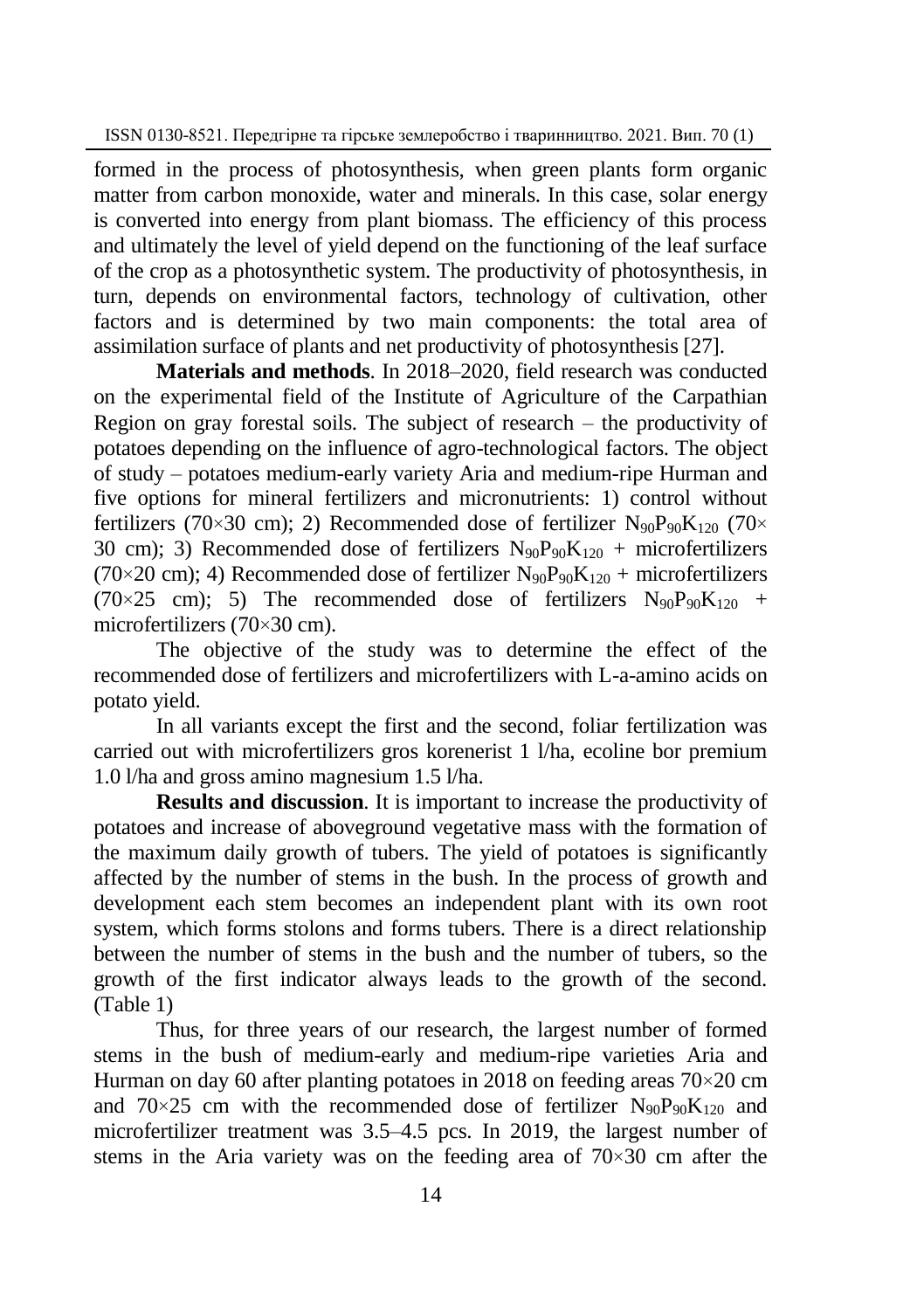application of the recommended dose of fertilizers and treatment with microfertilizers  $-3.2$  pcs. In the Hurman variety, the largest number of stems was on the feeding area of  $70\times20$  cm with the introduction of the recommended dose of fertilizers and treatment with microfertilizers – 6 pcs.

In 2020, the largest number of stems was in the variety Aria on a feeding area of 70×30 cm with the recommended dose of fertilizers and microfertilizers  $-3.3$  pcs, and in the Hurman variety the largest number of stems was observed on the area of 70×20 cm with the recommended dose of fertilizers and microfertilizers – 4.5 pcs.

Thus, on average over 3 years of research, the largest number of stems was in the variety Aria – 3.3 pieces on a feeding area of  $70 \times 30$  cm with the introduction of the recommended dose of fertilizer  $N_{90}P_{90}K_{120}$  and treatment with microfertilizers.

| Options                                     | Years of research | Number of stems, pcs |                |
|---------------------------------------------|-------------------|----------------------|----------------|
|                                             |                   | Aria                 | Hurman         |
| Control without<br>fertilizers              | 2018              | 3                    | 5              |
|                                             | 2019              | 2.5                  | 5              |
|                                             | 2020              | 2.8                  | 5              |
|                                             | Average for years | 2.8                  | 5              |
| Recommended dose<br>$N_{90}P_{90}K_{120}$   | 2018              | 2                    | 3              |
|                                             | 2019              | 3.5                  | 5              |
|                                             | 2020              | 2.8                  | $\overline{4}$ |
|                                             | Average           | 2.8                  | 4              |
| Recommended dose<br>$N_{90}P_{90}K_{120} +$ | 2018              | 3.5                  | 3              |
|                                             | 2019              | 2.5                  | 6              |
| microfertilizers                            | 2020              | 3                    | 4.5            |
| $(70 \times 20)$                            | Average           | 3                    | 4.5            |
| Recommended dose                            | 2018              | 3                    | 4.5            |
| $N_{90}P_{90}K_{120} +$                     | 2019              | 3                    | 3              |
| microfertilizers<br>$(70\times25)$          | 2020              | 3                    | 3.8            |
|                                             | Average           | 3                    | 3.8            |
| Recommended dose                            | 2018              | 3                    | 5              |
| $N_{90}P_{90}K_{120} +$                     | 2019              | 3.5                  | 3.5            |
| microfertilizers                            | 2020              | 3.3                  | 4.3            |
| $(70\times30)$                              | Average           | 3.3                  | 4.3            |

**1. The number of stems of potato plants on the 60th day after planting**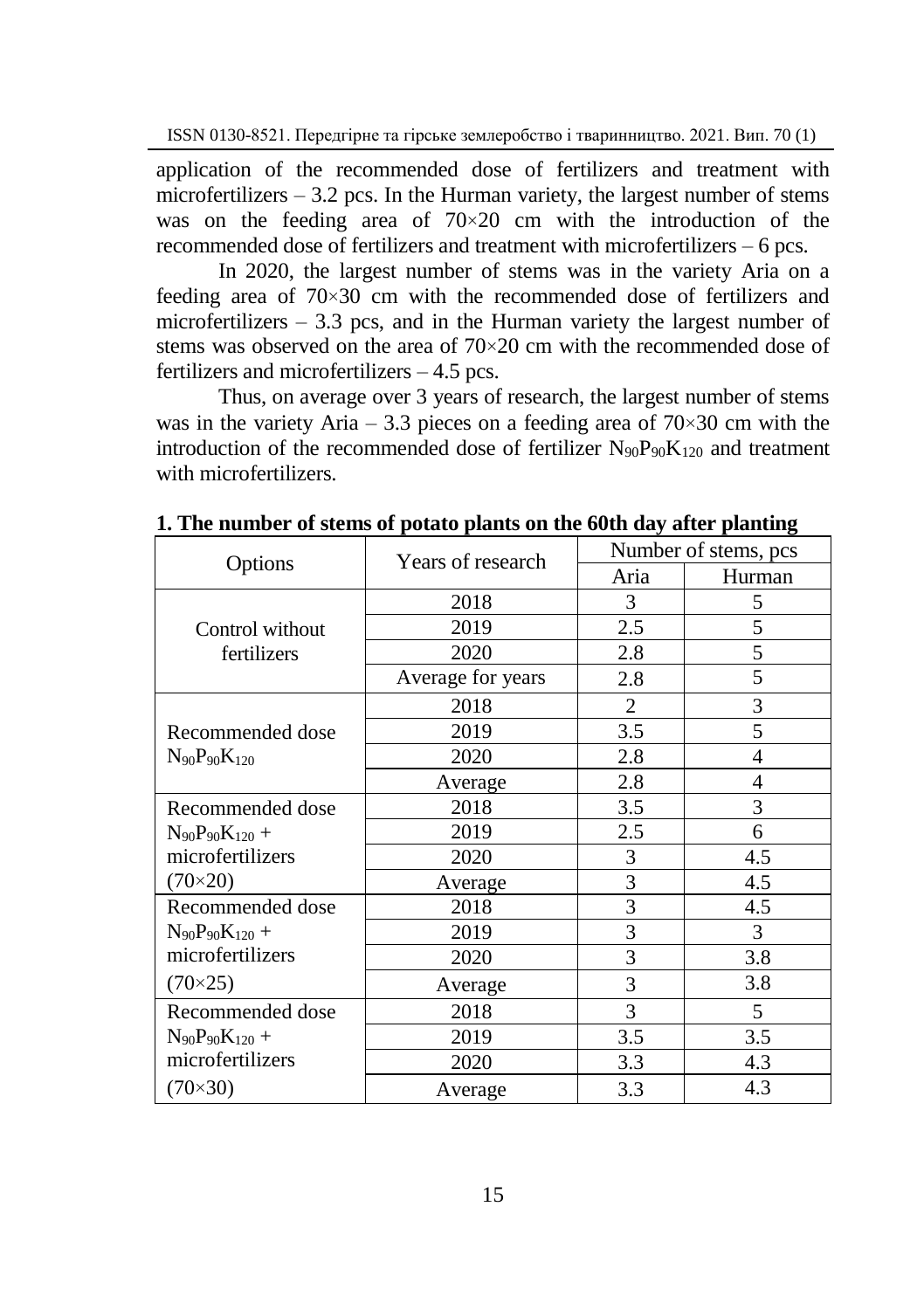In the Hurman variety at a feeding area of  $70\times20$  cm with the application of the recommended dose of fertilizer  $N_{90}P_{90}K_{120}$  and treatment with microfertilizers, the number of stems was 4.5 pcs.

We also conducted research to determine the growth rates of potato plants in height (Table 2).

| Options                                                         | " The height of potato plants on the oven day after planting<br>Years of research | Plant height, cm |        |
|-----------------------------------------------------------------|-----------------------------------------------------------------------------------|------------------|--------|
|                                                                 |                                                                                   | Aria             | Hurman |
| Control without<br>fertilizers                                  | 2018                                                                              | 74               | 57.5   |
|                                                                 | 2019                                                                              | 50               | 72.5   |
|                                                                 | 2020                                                                              | 62               | 65     |
|                                                                 | Average for years                                                                 | 62               | 65     |
| Recommended<br>dose $N_{90}P_{90}K_{120}$                       | 2018                                                                              | 60               | 70     |
|                                                                 | 2019                                                                              | 55               | 73.5   |
|                                                                 | 2020                                                                              | 58               | 71.8   |
|                                                                 | Average                                                                           | 58               | 71.8   |
| Recommended<br>dose $N_{90}P_{90}K_{120} +$<br>microfertilizers | 2018                                                                              | 85               | 85     |
|                                                                 | 2019                                                                              | 63.7             | 67.5   |
|                                                                 | 2020                                                                              | 74.4             | 76.2   |
| $(70 \times 20)$                                                | Average                                                                           | 74.4             | 76.2   |
| Recommended                                                     | 2018                                                                              | 57.5             | 72.5   |
| dose $N_{90}P_{90}K_{120} +$                                    | 2019                                                                              | 62.5             | 75     |
| microfertilizers<br>$(70 \times 25)$                            | 2020                                                                              | 60               | 73.8   |
|                                                                 | Average                                                                           | 60               | 73.8   |
| Recommended                                                     | 2018                                                                              | 82.5             | 70.5   |
| dose $N_{90}P_{90}K_{120} +$                                    | 2019                                                                              | 65               | 72.5   |
| microfertilizers                                                | 2020                                                                              | 73.8             | 71.5   |
| $(70 \times 30)$                                                | Average                                                                           | 73.8             | 71.5   |

**2. The height of potato plants on the 60th day after planting**

Thus, the highest plant height of the studied varieties of potatoes of medium-early and medium-ripe varieties Aria and Hurman in height in 2018 was on the options with the recommended dose of fertilizer  $N_{90}P_{90}K_{120}$ and micronutrient treatment with a feeding area of  $70\times20$  cm – 85 cm.

In 2019, the highest plant height was observed in the Aria variety with a feeding area of 70×30 cm with the recommended dose of  $N_{90}P_{90}K_{120}$ and microfertilizer treatment  $-65$  cm, and in the Hurman variety the highest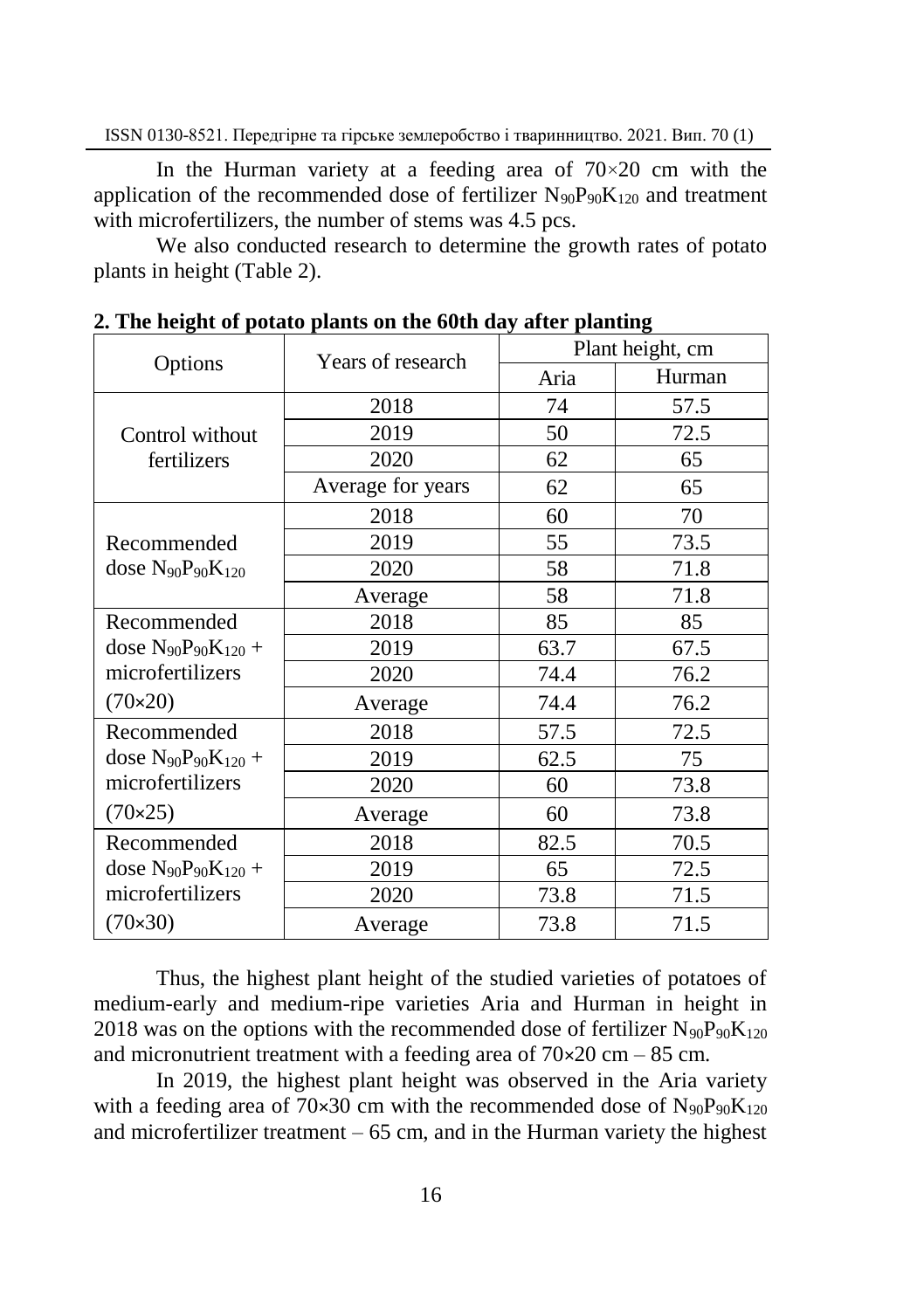plant height was observed at a feeding area of 70×25 cm with the recommended dose of  $N_{90}P_{90}K_{120}$  and microfertilizer treatment – 75 cm.

In 2020, the highest plant height at 60 days after planting potatoes was observed in the Aria variety with a feeding area of 70×30 cm with the recommended dose of fertilizer  $N_{90}P_{90}K_{120}$  and microfertilizer treatment – 73.8 cm, in the Hurman variety the highest plant height was 70×20 cm with application of the recommended dose of  $N_{90}P_{90}K_{120}$  and treatment with microfertilizers – 76.2 cm.

It should be noted that the average indicators for 2018–2020 studies showed that the highest plant height was observed in both medium-early cultivar Aria and medium-ripe cultivar Hurman on a feeding area of  $70\times20$  cm with the recommended dose of fertilizer  $N_{90}P_{90}K_{120}$  and microfertilizer treatment – 74.4–76.2 cm.

Potato yield is also significantly affected by the leaf surface area ofplants per hectare. The formation of the leaf surface area of potato plants varies depending on varietal characteristics and growing conditions.

On the 60th day after planting potatoes, the area of the potato leaf surface was determined. According to the data (Table 3), the leaf surface area on the control options without fertilizers with a feeding area of 70 $\times$ 30 cm in 2018 in the middle-early variety Aria was 16.0 thousand m<sup>2</sup>/ha, and in the medium-ripe variety Hurman  $-11.0$  thousand. m<sup>2</sup>/ha.

The leaf surface area in 2019 on the variant of control without fertilizers in the variety Aria was 11.1 thousand  $m^2/ha$ , and in the variety Hurman  $-31.6$  thousand m<sup>2</sup>/ha.

In 2020, the leaf surface area on the control option without fertilizers in the variety Aria 13.6 thousand  $m^2/ha$ , and in the variety Hurman – 21.6 thousand  $m^2/ha$ .

Thus, in the control variant without fertilizers, the average value of the leaf surface area for 2018–2020 in the variety Aria 13.6 thousand m<sup>2</sup>/ha, and in the variety Hurman – 21.6 thousand m<sup>2</sup>/ha.

In the variant with the application of the recommended dose of fertilizer  $N_{90}P_{90}K_{120}$ , the leaf surface area in 2018 for the middle-early variety Aria was 18.0 thousand m<sup>2</sup>/ha, in the medium-ripe variety Hurman -15.5 thousand  $m^2/ha$ . In 2019, the leaf surface area of the Aria variety was 29.6 thousand m<sup>2</sup>/ha, and of the Hurman variety 36.0 thousand m<sup>2</sup>/ha.

In 2020, the leaf surface area on the variant with the application of the recommended dose of fertilizer  $N_{90}P_{90}K_{120}$  in the variety Aria was 23.8 thousand m<sup>2</sup>/ha, in the variety Hurman – 25.8 thousand m<sup>2</sup>/ha. On average, over the years of the study, the leaf surface area in the variant with the application of the recommended dose of fertilizers was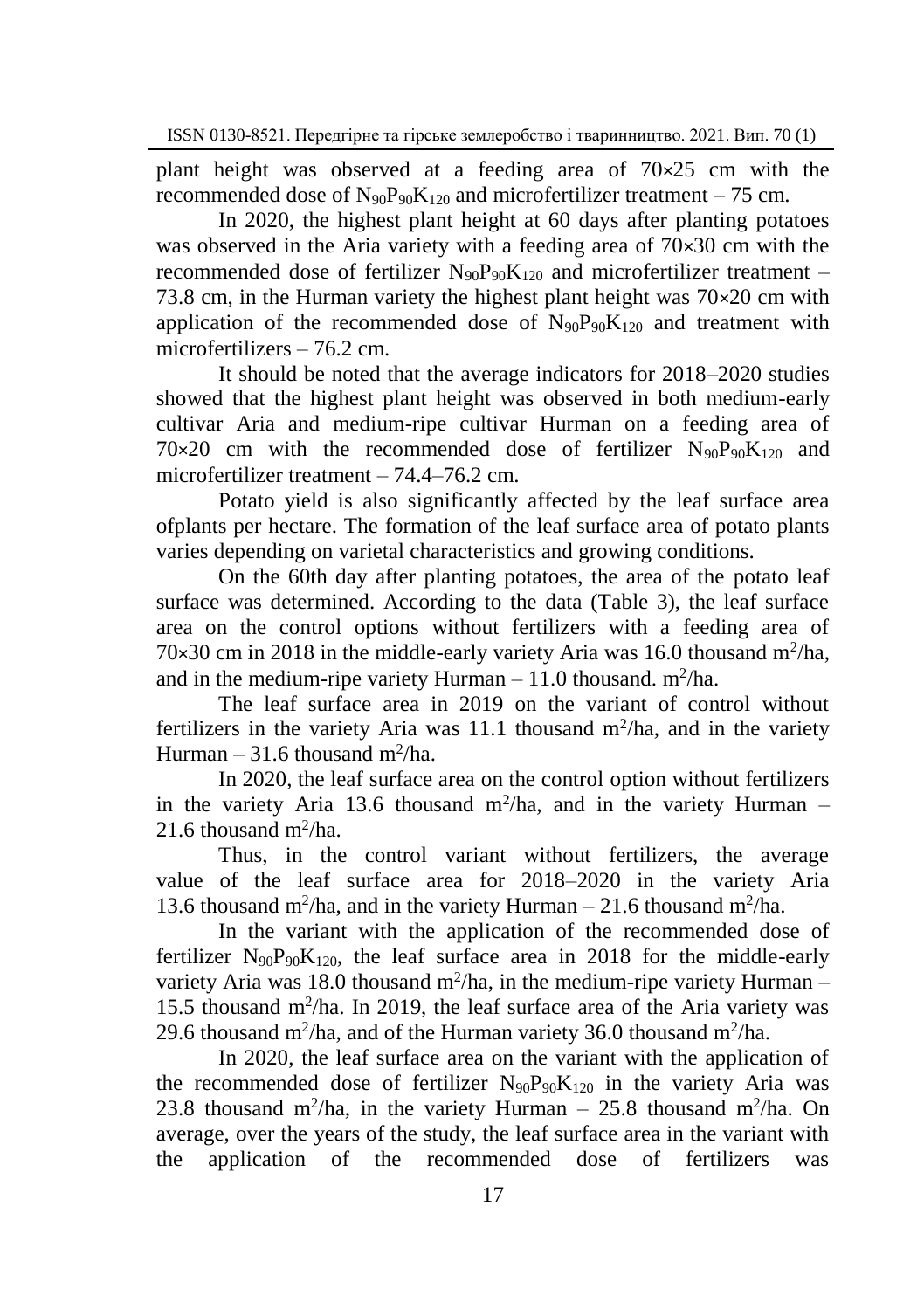23.8 thousand m<sup>2</sup>/ha in the Aria variety and 25.8 thousand m<sup>2</sup>/ha in the Hurman variety.

| Options                                                                             | $\cdots$<br>Years of research | Leaf surface area,<br>thousand $m^2/ha$ |        |
|-------------------------------------------------------------------------------------|-------------------------------|-----------------------------------------|--------|
|                                                                                     |                               | Aria                                    | Hurman |
| Control without<br>fertilizers                                                      | 2018                          | 16.0                                    | 11.5   |
|                                                                                     | 2019                          | 11.1                                    | 31.6   |
|                                                                                     | 2020                          | 13.6                                    | 21.6   |
|                                                                                     | Average for years             | 13.6                                    | 21.6   |
| Recommended<br>dose $N_{90}P_{90}K_{120}$                                           | 2018                          | 18.0                                    | 15.5   |
|                                                                                     | 2019                          | 29.6                                    | 36.0   |
|                                                                                     | 2020                          | 23.8                                    | 25.8   |
|                                                                                     | Average                       | 23.8                                    | 25.8   |
| Recommended<br>dose $N_{90}P_{90}K_{120} +$<br>microfertilizers<br>$(70 \times 20)$ | 2018                          | 21.5                                    | 38.0   |
|                                                                                     | 2019                          | 47.1                                    | 45.3   |
|                                                                                     | 2020                          | 34.3                                    | 41.7   |
|                                                                                     | Average                       | 34.3                                    | 41.7   |
| Recommended                                                                         | 2018                          | 18.5                                    | 21.0   |
| dose $N_{90}P_{90}K_{120} +$                                                        | 2019                          | 35.9                                    | 38.4   |
| microfertilizers                                                                    | 2020                          | 27.2                                    | 29.7   |
| (70×25)                                                                             | Average                       | 27.2                                    | 29.7   |
| Recommended                                                                         | 2018                          | 22.0                                    | 26.5   |
| dose $N_{90}P_{90}K_{120} +$                                                        | 2019                          | 55.1                                    | 33.1   |
| microfertilizers                                                                    | 2020                          | 38.6                                    | 29.8   |
| $(70 \times 30)$                                                                    | Average                       | 38.6                                    | 29.8   |

**3. Potato leaf surface area for 60 days after planting**

The leaf surface area on the variants with the application of the recommended dose of fertilizer  $N_{90}P_{90}K_{120}$  and treatment with microfertilizers of the Aria variety for 2018 was  $70 \times 20$  cm – 21.5 thousand m<sup>2</sup>/ha,  $70 \times 25$  cm - 49.9 thousand m<sup>2</sup>/ha,  $70 \times 30$  cm -22.0 thousand m<sup>2</sup>/ha. For the Hurman variety, the feeding area is  $70\times20$  cm  $-38.0$  thousand m<sup>2</sup>/ha,  $70\times25$  cm  $-21.0$  thousand m<sup>2</sup>/ha,  $70\times30$  cm  $-$ 26.5 thousand  $m^2/ha$ .

When conducting research in 2019 on the variant with the introduction of the recommended dose of fertilizer  $N_{90}P_{90}K_{120}$  and treatment with microfertilizers in the variety Aria, the leaf surface area was  $70 \times 20$  cm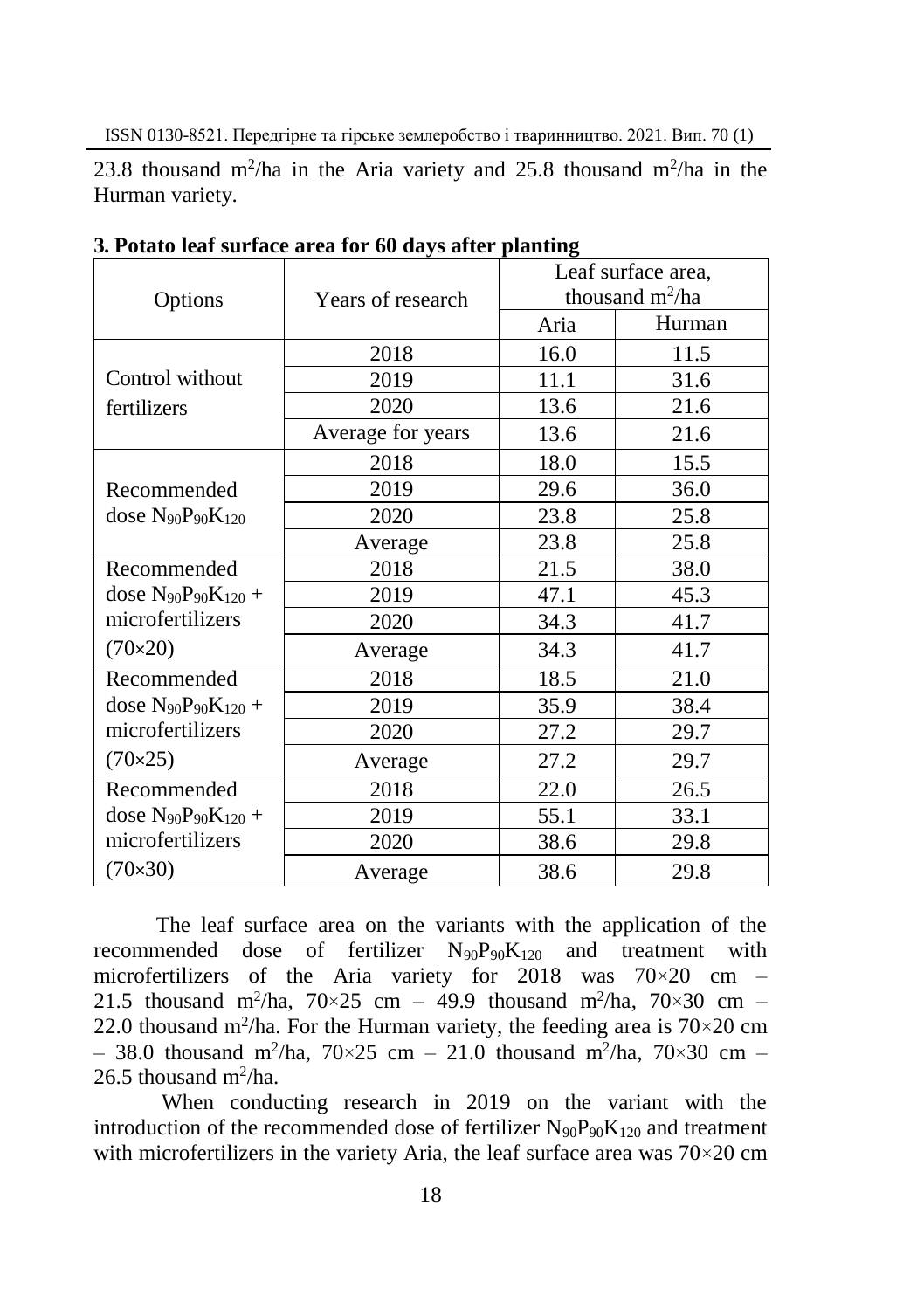$-$  47.1 thousand m<sup>2</sup>/ha, 70×25 cm  $-$  35.9 thousand m<sup>2</sup>/ha, 70×30 cm  $-$ 55.1 thousand  $m^2/ha$ . In the Hurman variety on the feeding area of  $70 \times 20$  cm – 45.3 thousand m<sup>2</sup>/ha,  $70 \times 25$  cm – 38.4 thousand m<sup>2</sup>/ha,  $70 \times 30$  cm – 33.1 thousand m<sup>2</sup>/ha.

In 2020, the leaf surface area of the Aria variety was  $70 \times 20$  cm – 34.3 thousand m<sup>2</sup>/ha, 70×25 cm – 27.2 thousand m<sup>2</sup>/ha, 70×30 cm – 38.6 thousand  $m^2/ha$ . In the Hurman variety on the feeding area of  $70 \times 20$  cm – 41.7 thousand m<sup>2</sup>/ha,  $70 \times 25$  cm – 29.7 thousand m<sup>2</sup>/ha,  $70\times30$  cm  $-29.8$  thousand m<sup>2</sup>/ha.

According to the results of 2018–2020 research, the average value of the leaf surface area in the middle-early variety Aria on variants with the recommended dose of  $N_{90}P_{90}K_{120}$  and micronutrient treatment is  $70\times20$  cm  $-$  34.3 thousand m<sup>2</sup>/ha, 70×25 cm  $-$  27.2 thousand m<sup>2</sup>/ha, 70×30 cm  $-$ 38.6 thousand m<sup>2</sup> /ha. The medium-ripe Hurman variety has a feeding area of  $70 \times 20$  cm – 41.7 thousand m<sup>2</sup>/ha,  $70 \times 25$  cm – 29.7 thousand m<sup>2</sup>/ha,  $70\times30$  cm  $-29.8$  thousand m<sup>2</sup>/ha.

**Conclusions**. In the course of observations it was found that the use of the recommended dose of fertilizers and the use of microfertilizers with L-a-amino acids affects the increase in stem numbers, plant height and leaf surface area in different areas and with different groups of potato ripeness. During the research period, when applying the recommended dose of fertilizer  $N_{90}P_{90}K_{120}$  with the addition of microfertilizers on the studied varieties Aria and Hurman, changes in the increase of leaf surface area were observed in the experiment variants with a feeding area of  $70\times25$  and 70×30 cm.

### **Список використаної літератури**

1. Андрюшко А. Ю. Загальні аспекти сучасних технологій вирощування<br>картоплі. Агроном. 2004. № 3. картоплі. *Агроном.* 2004. № С.  $10-12$ .

2. Бикін А. В., Кіщак В. М. Вплив добрив на показники фотосинтетичної діяльності посівів картоплі столової для насіннєвих цілей. *Наукові доповіді НУБіП*. 2010. Вип. 1 (17). С. 17‒25.

3. Бондарчук А. А., Куценко В. С. Технологія вирощування картоплі на Поліссі. *Картопля*. Біла Церква, 2007. Т. 3. С. 7‒75.

4. Бондарчук А. А., Молоцький М. Я., Куценко В. С. Сидератні добрива під картоплю в Україні. Вінниця, 2018. С. 272.

### **References**

1. Andriushko A. Yu. General aspects of modern technologies for growing potatoes. *Ahronom*. 2004. No. 3.  $P. 10-12.$ 

2. Bykin A. V., Kishchak V. M. Influence of fertilizers on indicators of photosynthetic activity of table potato crops for seed purposes. *Naukovi dopovidi NUBiP.* 2010. Issue 1 (17). P. 17–25.

3. Bondarchuk A. A., Kutsenko V. S. Potato growing technology in Polissia. Kartoplia. Bila Tserkva, 2007. Vol. 3. P. 7‒75.

4. Bondarchuk A. A., Molotskyi M. Y., Kutsenko V. S. Green manure fertilizers for potatoes in Ukraine. Vinnytsia, 2018. P. 272.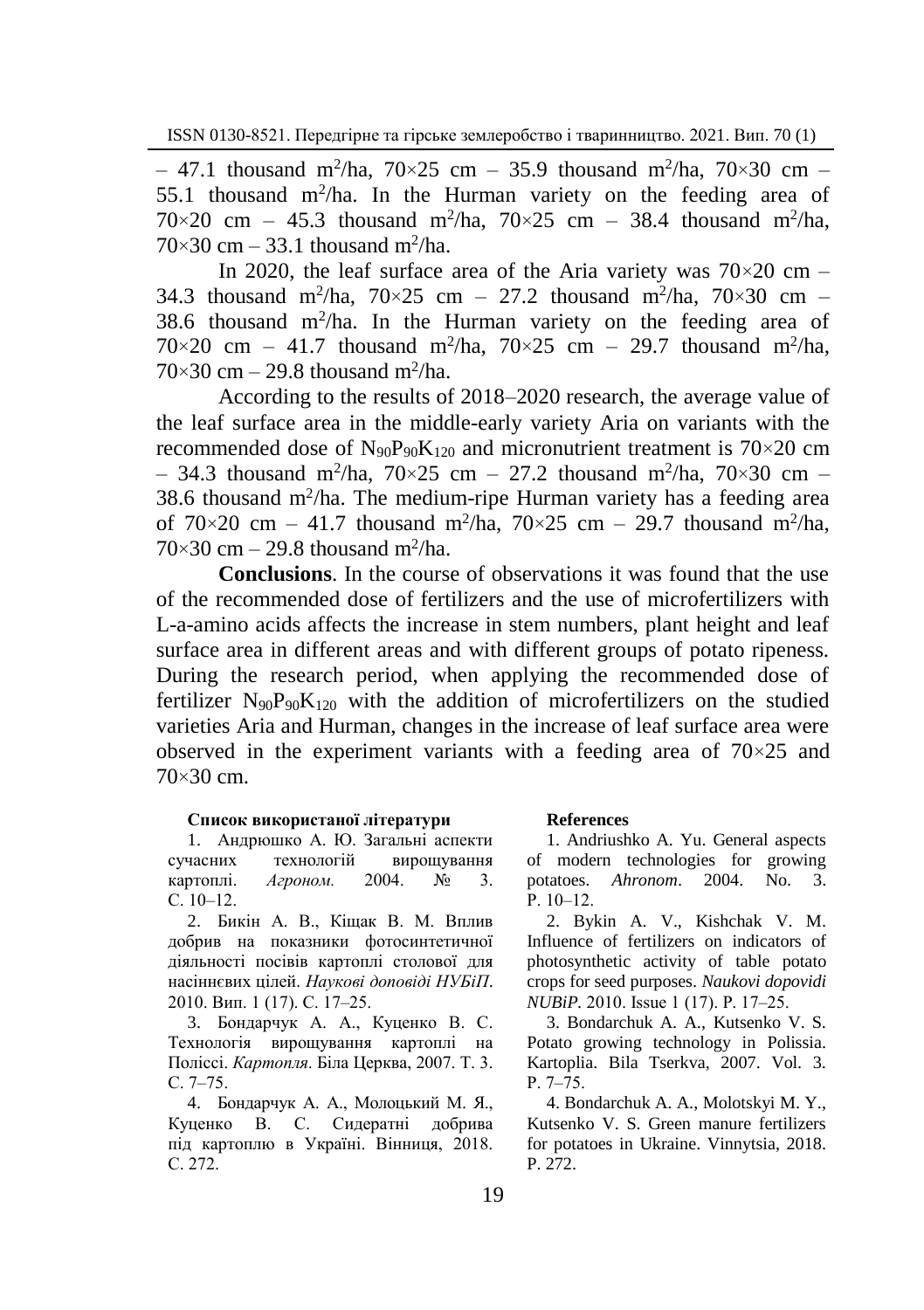5. Бондарчук А. А. Наукові основи насінництва картоплі в Україні. Біла Церква, 2010. 400 с.

6. Бунчак О. М. Вплив органічних добрив універсальної дії (ОДУД) на урожайність і якість бульб картоплі. *Зб. наук. праць Подільського аграрно-техн. ун-ту*. 2010. Вип. 18. С. 140‒145.

7. Васильев А. А., Бобоев Д. А. Агротехника новых сортов картофеля в условиях Южного Урала. *Картофелеводство* : сб. науч. тр. Материалы науч.-практ. конф. и координационного совещания «Современные тенденции и перспективы развития селекции и семеноводства картофеля» (к 80-летию ВНИИКХ) / Россельхозакадемия, Всерос. НИИ картоф. х-ва / под ред. Е. А. Симакова. Москва, 2011. С. 344‒349.

8. Вишневська О. А. Продуктивність сортів картоплі залежно від комбінованої системи удобрення в умовах Полісся. *Вісник аграрної науки*. 2013. № 10. С. 17–19 .

9. Горкуценко О. В., Губар М. І., Губар Н. О. Продуктивність ранньостиглих сортів картоплі при зрошенні на різних фонах удобрення у Північному Лісостепу України. *Овочівництво і баштанництво.*  2009. Вип. 55*.* С. 222–228.

10. Данилюк В., Вислободська М., Сало Г. Продуктивність картоплі залежно від удобрення. *Вісник Львів. нац. аграрного ун-ту.* 2014. Вип. 18*.* С. 174‒177.

11. Ільчук Р. В. Вплив позакореневого підживлення Кристалонами на врожайність картоплі. *Зб. наук. пр. Ін-ту біоенергетичних культур та цукрових буряків.* 2012. Вип. 14. С. 64–67.

12. Каленська С. М. Формування продуктивності картоплі в умовах Закарпаття. *Наук. вісник НУБіП України.*  Серія: Агрономія. 2012. Вип. 176. С. 17‒24.

13. Картопля - вирощування, якість, збереженість / А. А. Бондарчук та ін. Київ : КИТ, 2009. 232 с.

14. Клименко Т. В. Вплив системи удобрення на формування індексу площі

5. Bondarchuk A. A. Scientific bases of potato seed production in Ukraine. Bila Tserkva, 2010. 400 p.

6. Bunchak O. M. Influence of organic fertilizers of universal action (ODUD) on yield and quality of potato tubers. *Zb. nauk. prats Podilskoho ahrarno-tekhn. univesytetu*. 2010. Issue 18. P. 140‒145.

7. Vasil'ev A. A., Boboev D. A. Agrotechnics of new varieties of potatoes in the Southern Urals. *Kartofelevodstvo* : sb. nauch. tr. Materialy nauch.-prakt. konf. i koordinacionnogo soveshhanija *"Sovremennye tendencii i perspektivy razvitija selekcii i semenovodstva kartofelja"* (k 80-letiju VNIIKh) / Rossel'hozakademija, Vseros. NII kartof. h-va. / ed. E. A. Simakov. Moscow, 2011. P. 344‒349.

8. Vyshnevska O. A. Productivity of potato varieties depending on the combined fertilizer system in Polissia. *Vishyk anrarnoi nayky*. 2013. No. 10. P. 17-19.

9. Horkutsenko O. V., Hubar M. I., Hubar N. O. Productivity of earlymaturing varieties of potatoes under irrigation on different backgrounds of fertilizer in the Northern Forest-Steppe of Ukraine. *Ovochivnytstvo i bashtannytstvo.* 2009. Issue 55. P. 222‒228.

10. Danyliuk V., Vyslobodska M., Salo H. Productivity of potatoes depending on fertilizer. *Visnyk Lviv. nats. ahrar. un-tu*. 2014. Issue 18. P. 174‒177.

11. Ilchuk R. V. Influence of foliar feeding with Crystalons on potato yield. *Zb. nayk. prats In-tu bioenerhetychnykh kultur i tsukrovykh buriakiv.* 2012. Issue 14. P. 64‒67.

12. Kalenska S. M. Formation of potato productivity in the conditions of Transcarpathia. *Naukovyi visnyk NUBiP Ukrainy. Seriia: Ahronomiia.* 2012. Issue 176. P. 17‒24.

13. Potatoes – cultivation, quality, safety / A. A. Bondarchuk et al. Kyiv : KYT, 2009. 232 p.

14. Klymenko T. V. Influence of fertilizer system on the formation of the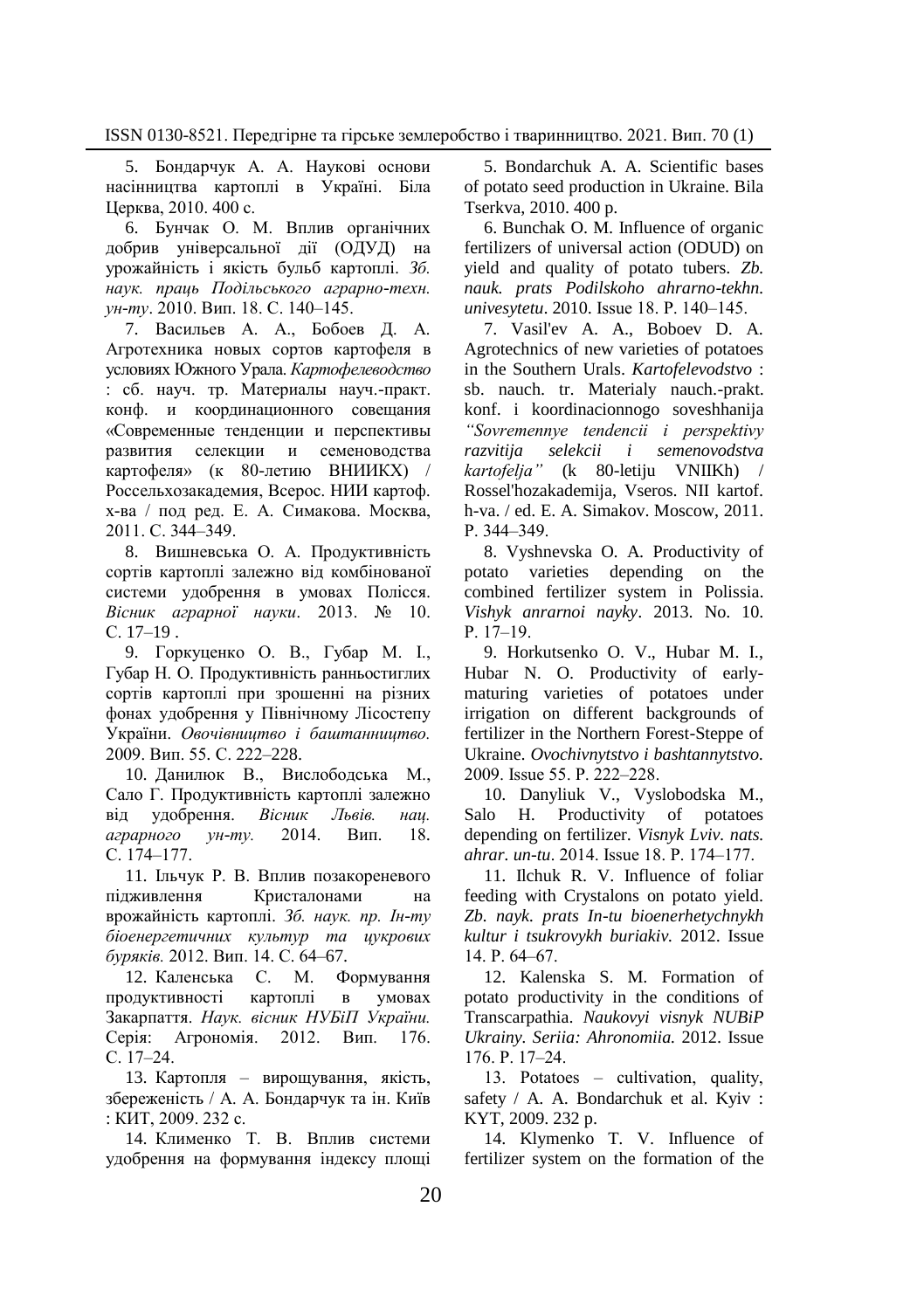листкової поверхні картоплі. *Агропромислове виробництво Полісся*. 2016. Вип. 9. С. 29–31.

15. Котвицький Б. Б. Системи удобрення картоплі в Західному Поліссі України. *Картоплярство України.* 2013. Вип.  $1/2$ . С.  $\overline{51}$ –58.

16. Кравченко О. А., Шарапа М. Г. Агротехнічні прийоми вирощування високих урожаїв картоплі в зонах Полісся та Лісостепу України. *Картоплярство України.* 2010. Вип. 1/2 (18/19). С. 20–30.

17. Кризська М. А., Потапенко Л. В. Агрохімічна, агроекологічна та економічна оцінки різних систем удобрення при вирощуванні картоплі. *Наук. пр. Ін-ту біоенергетичних культур і цукрових буряків.* 2014. Вип. 21. С. 33‒39.

18. Лекомцева Е. В., Иванова Т. Е., Иванов И. Л. Удобрение картофеля. *Картофель и овощи.* 2015. Вып. 4. С.  $34 - 35$ .

19. Лященко С. А. Технологічні прийоми удобрення картоплі в короткоротаційній сівозміні на супіщаних дерново-підзолистих ґрунтах Полісся України. *Передгірне та гірське землеробство і тваринництво.* 2020. Вип. 67 (ІІ). С. 152–169.

20. Молоцький М. Я. Продуктивність картоплі за комплексного застосування добрив і регулятора росту рослин в умовах Центрального Лісостепу. *Картоплярство України.* 2009. Вип. 3/4 (16/17). С.  $40-49$ .

21. Мороз І. Х., Кравченко О. А., Рожнятовський А. О. Технологічні прийоми виробництва картоплі. *Картоплярство* : міжвід. темат. наук. зб. 2011. Вип. 40. С. 165–176.

22. Оліфір Ю. М. Вплив різних видів органічних та органо-мінеральних добрив на урожайність і якість бульб картоплі та поживний режим ґрунту. *Картоплярство України*. 2012. № 1/2 (26/27). С. 23‒27.

23. Пархуць І. Вплив рівня мінерального удобрення на урожайність та якість картоплі на темно-сірих опідзолених ґрунтах Володимир-Волинського району Волинської області. index of the leaf surface area of potatoes. *Ahropromyslove vyrobnytstvo Polissia*. 2016. Issue 9. P. 29‒31.

15. Kotvytsky B. B. Potato fertilizer systems in western Polissia of Ukraine. *Kartopliarstvo Ukrainy*. 2013. Issue 1/2. P. 51–58.

16. Kravchenko O. A., Sharapa M. H. Agrotechnical methods of growing high yields of potatoes in the areas of Polissia and Forest-Steppe of Ukraine. *Kartopliarstvo Ukrainy*. 2010. Issue 1/2 (18/19). P. 20‒30.

17. Kryzska M. A., Potapenko L. V. Agrochemical, agroecological and economic evaluation of different fertilizer systems in potato growing. *Nauk. pr. In-tu bioenerhet. kultur i tsukrovykh buriakiv.* 2014. Issue 21. P. 33‒39.

18. Lekomtseva E. V., Ivanova T. E., Ivanov I. L. Fertilization of potatoes. *Kartofel i ovoshhi*. 2015. Issue 4. P. 34‒35.

19. Liashchenko S. A. Technological methods of potato fertilization in shortrotational crop rotation on sandy sodpodzolic soils of Ukrainian Polissia. *Peredhirne ta hirske zemlerobstvo i tvarynhytstvo*. 2020. Issue 67 (II). P. 152-169.

20. Molotsky M. Y. Productivity of potatoes with integrated application of fertilizers and plant growth regulator in the Central Forest-Steppe. *Kartopliarstvo Ukrainy*. 2009. Issue 3/4 (16/17). P. 40–49.

21. Moroz I. Kh., Kravchenko O. A., Rozhniatovskyi A. O. Technological methods of potato production. *Kartopliarstvo* : mizhid. temat. nauk. zb. 2011. Issue 40. P. 165–176.

22. Olifir Y. M. Influence of different types of organic and organo-mineral fertilizers on the yield and quality of potato tubers and soil nutrition. *Kartopliarstvo Ukrainy*. 2012. No. 1/2  $(26/27)$ . P. 23-27.

23. Parkhuts I. Influence of mineral fertilizer level on yield and quality of potatoes on dark gray podzolic soils of